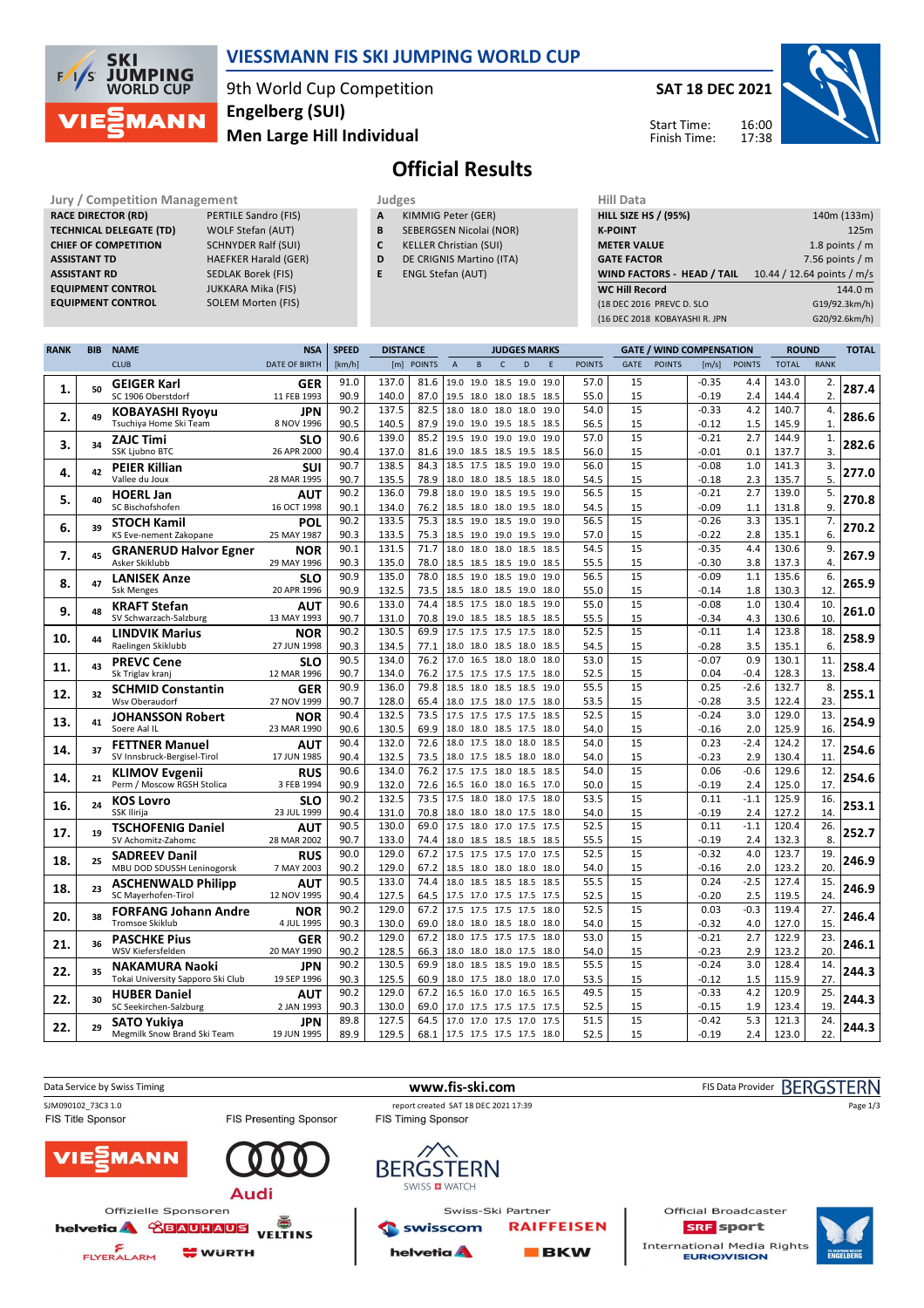

#### **VIESSMANN FIS SKI JUMPING WORLD CUP**

9th World Cup Competition **Men Large Hill Individual Engelberg (SUI)**

**SAT 18 DEC 2021**

Start Time: Finish Time:



## **Official Results**

| <b>RANK</b> | <b>BIB</b>              | <b>NAME</b>                                               | <b>NSA</b>                | <b>SPEED</b> | <b>DISTANCE</b> |                             |                                                      |   |              | <b>JUDGES MARKS</b> |      |               |                 |               | <b>GATE / WIND COMPENSATION</b> |               | <b>ROUND</b>   |             | <b>TOTAL</b> |
|-------------|-------------------------|-----------------------------------------------------------|---------------------------|--------------|-----------------|-----------------------------|------------------------------------------------------|---|--------------|---------------------|------|---------------|-----------------|---------------|---------------------------------|---------------|----------------|-------------|--------------|
|             |                         | <b>CLUB</b>                                               | <b>DATE OF BIRTH</b>      | [km/h]       |                 | [m] POINTS                  | $\mathsf A$                                          | B | $\mathsf{C}$ |                     | E    | <b>POINTS</b> | <b>GATE</b>     | <b>POINTS</b> | [m/s]                           | <b>POINTS</b> | <b>TOTAL</b>   | <b>RANK</b> |              |
| 25.         | 26                      | <b>PREVC Peter</b>                                        | <b>SLO</b>                | 90.3         | 123.0           | 56.4                        | 17.0 17.0 17.5 17.0 18.0                             |   |              |                     |      | 51.5          | 15              |               | $-0.86$                         | 10.9          | 118.8          | 28          | 242.9        |
|             |                         | SK Triglav Kranj                                          | 20 SEP 1992               | 90.1         | 128.0           | 65.4                        | 18.0 18.0 17.5 17.5 17.5                             |   |              |                     |      | 53.0          | 15              |               | $-0.45$                         | 5.7           | 124.1          | 18          |              |
| 26.         | 20                      | <b>DESCHWANDEN Gregor</b><br>Horw                         | <b>SUI</b><br>27 FEB 1991 | 90.4<br>90.7 | 130.5<br>126.0  | 69.9<br>61.8                | 18.0 18.0 18.0 18.5<br>17.5 17.5 17.5 18.0 17.5      |   |              |                     | 18.5 | 54.5<br>52.5  | 15<br>15        |               | 0.10<br>$-0.17$                 | $-1.0$<br>2.1 | 123.4<br>116.4 | 21.<br>26.  | 239.8        |
|             |                         | <b>EISENBICHLER Markus</b>                                | <b>GER</b>                | 91.0         | 129.5           | 68.1                        | 17.5 17.5 17.5 17.0                                  |   |              |                     | 18.0 | 52.5          | $\overline{15}$ |               | $-0.24$                         | 3.0           | 123.6          | 20.         |              |
| 27.         | 46                      | <b>TSV Siegsdorf</b>                                      | 3 APR 1991                | 90.7         | 124.5           | 59.1                        | 17.5 17.5 17.5 17.5                                  |   |              |                     | 17.0 | 52.5          | 15              |               | $-0.31$                         | 3.9           | 115.5          | 29.         | 239.1        |
| 27.         | 31                      | <b>LEYHE Stephan</b>                                      | <b>GER</b>                | 90.7         | 130.5           | 69.9                        | 18.5 18.5 18.0 18.0                                  |   |              |                     | 18.0 | 54.5          | 15              |               | 0.11                            | $-1.1$        | 123.3          | 22.         | 239.1        |
|             |                         | SC Willingen                                              | 5 JAN 1992                | 90.7         | 126.0<br>128.0  | 61.8<br>65.4                | 17.5 17.5 17.5 17.5 17.0<br>17.5 17.0 17.5 17.5 17.5 |   |              |                     |      | 52.5<br>52.5  | 15<br>15        |               | $-0.12$                         | 1.5           | 115.8<br>115.3 | 28.         |              |
| 29.         | 18                      | <b>AMMANN Simon</b><br><b>SSC Toggenburg</b>              | <b>SUI</b><br>25 JUN 1981 | 90.0<br>90.0 | 126.0           | 61.8                        | 17.5 17.0 17.5 17.5 17.0                             |   |              |                     |      | 52.0          | 15              |               | 0.25<br>$-0.34$                 | $-2.6$<br>4.3 | 118.1          | 30.<br>25.  | 233.4        |
|             |                         | <b>PETER Dominik</b>                                      | <b>SUI</b>                | 90.9         | 125.0           | 60.0                        | 17.5 18.0 17.5 17.0 18.5                             |   |              |                     |      | 53.0          | 15              |               | $-0.26$                         | 3.3           | 116.3          | 29.         |              |
| 30.         | 17                      | Am Bachtel wald                                           | 30 MAY 2001               | 90.6         | 117.0           |                             | 45.6 17.0 17.0 17.0 17.0 17.0                        |   |              |                     |      | 51.0          | 15              |               | $-0.49$                         | 6.2           | 102.8          | 30.         | 219.1        |
|             |                         |                                                           |                           |              |                 |                             |                                                      |   |              |                     |      |               |                 |               |                                 |               |                |             |              |
|             |                         |                                                           |                           |              |                 | not qualified for 2nd round |                                                      |   |              |                     |      |               |                 |               |                                 |               |                |             |              |
| 31.         | 27                      | <b>KOBAYASHI Junshiro</b>                                 | <b>JPN</b>                | 90.2         | 121.0           |                             | 52.8 17.0 17.0 17.5 17.0 17.5                        |   |              |                     |      | 51.5          | 15              |               | $-0.72$                         | 9.1           | 113.4          | 31.         | 113.4        |
|             |                         | Megmilk Snow Brand Ski Team                               | 11 JUN 1991               |              |                 |                             |                                                      |   |              |                     |      |               |                 |               |                                 |               |                |             |              |
| 31.         | 22                      | <b>ITO Daiki</b><br>Megmilk Snow Brand Ski Team           | <b>JPN</b><br>27 DEC 1985 | 90.3         | 127.0           | 63.6                        | 17.0 17.0 17.0 17.5 18.0                             |   |              |                     |      | 51.5          | 15              |               | 0.16                            | $-1.7$        | 113.4          | 31.         | 113.4        |
|             |                         | <b>WOHLGENANNT Ulrich</b>                                 | <b>AUT</b>                | 90.2         | 121.5           | 53.7                        | 17.0 17.0 16.5 17.0 17.5                             |   |              |                     |      | 51.0          | 15              |               | $-0.46$                         | 5.8           | 110.5          | 33.         |              |
| 33.         |                         | SK Kehlegg-Vorarlberg                                     | 1 AUG 1994                |              |                 |                             |                                                      |   |              |                     |      |               |                 |               |                                 |               |                |             | 110.5        |
| 34.         | 11                      | <b>NAZAROV Mikhail</b><br>Moscow RGSH Stolitsa Dinamo     | <b>RUS</b><br>14 OCT 1994 | 90.1         | 122.0           | 54.6                        | 17.0 16.5 16.5 17.0 17.0                             |   |              |                     |      | 50.5          | 15              |               | $-0.27$                         | 3.4           | 108.5          | 34.         | 108.5        |
| 35.         | 10                      | <b>ZOGRAFSKI Vladimir</b><br><b>NSA</b>                   | <b>BUL</b><br>14 JUL 1993 | 89.5         | 121.0           | 52.8                        | 17.5 17.0 17.0 17.0 17.5                             |   |              |                     |      | 51.5          | 15              |               | $-0.29$                         | 3.7           | 108.0          | 35.         | 108.0        |
| 35.         |                         | <b>STEKALA Andrzej</b>                                    | POL                       | 90.3         | 121.5           | 53.7                        | 17.0 16.5 16.5 17.0                                  |   |              |                     | 17.0 | 50.5          | 15              |               | $-0.30$                         | 3.8           | 108.0          | 35.         | 108.0        |
|             |                         | Azs Zakopane<br><b>KALINICHENKO Vitaliv</b>               | 30 JUN 1995<br><b>UKR</b> | 90.3         | 120.0           | 51.0                        | 17.0 17.0 17.0 16.5 17.5                             |   |              |                     |      | 51.0          | 15              |               | $-0.32$                         | 4.0           | 106.0          | 37.         |              |
| 37.         | $\overline{2}$          | ShVSM of Ivano-Frankivsk                                  | 9 AUG 1993                |              |                 |                             |                                                      |   |              |                     |      |               |                 |               |                                 |               |                |             | 106.0        |
| 38.         | 16                      | <b>TROFIMOV Roman</b>                                     | <b>RUS</b>                | 90.4         | 117.5           | 46.5                        | 17.5 16.5 17.0 17.0 17.5                             |   |              |                     |      | 51.5          | 15              |               | $-0.54$                         | 6.8           | 104.8          | 38.         | 104.8        |
|             |                         | Sdushor CSP N. Novgorod                                   | 19 NOV 1989               | 90.0         | 119.0           | 49.2                        | 17.5 17.0 16.5 17.5 17.5                             |   |              |                     |      | 52.0          | 15              |               | $-0.28$                         | 3.5           | 104.7          | 39.         |              |
| 39.         | 13                      | <b>KYTOSAHO Niko</b><br>Paimion urheilijat                | <b>FIN</b><br>18 DEC 1999 |              |                 |                             |                                                      |   |              |                     |      |               |                 |               |                                 |               |                |             | 104.7        |
| 40.         | 33                      | <b>TANDE Daniel Andre</b><br>Kongsberg If                 | <b>NOR</b><br>24 JAN 1994 | 90.5         | 120.0           | 51.0                        | 16.5 17.0 17.0 17.0 17.0                             |   |              |                     |      | 51.0          | 15              |               | $-0.15$                         | 1.9           | 103.9          | 40.         | 103.9        |
| 41.         | 8                       | <b>BOYD-CLOWES Mackenzie</b><br>Altius Nordic Ski Club    | <b>CAN</b><br>13 JUL 1991 | 90.5         | 117.5           | 46.5                        | 17.0 16.0 17.0 17.0 17.0                             |   |              |                     |      | 51.0          | 15              |               | $-0.47$                         | 5.9           | 103.4          | 41.         | 103.4        |
| 42.         | $\overline{\mathbf{3}}$ | <b>MALTSEV Kevin</b><br>Elva Skiclub                      | <b>EST</b><br>4 JUL 2000  | 89.7         | 118.0           | 47.4                        | 16.5 16.5 16.5 16.5 17.0                             |   |              |                     |      | 49.5          | 15              |               | $-0.49$                         | 6.2           | 103.1          | 42.         | 103.1        |
| 43.         | 28                      | <b>WELLINGER Andreas</b><br>Sc Ruhpolding                 | <b>GER</b><br>28 AUG 1995 | 90.4         | 116.0           | 43.8                        | 16.5 16.5 17.0 17.0 17.0                             |   |              |                     |      | 50.5          | 15              |               | $-0.45$                         | 5.7           | 100.0          | 43.         | 100.0        |
| 44.         | 12                      | <b>WOLNY Jakub</b>                                        | POL                       | 89.9         | 118.0           | 47.4                        | 17.5 17.5 17.5 17.5 18.0                             |   |              |                     |      | 52.5          | 15              |               | 0.06                            | $-0.6$        | 99.3           | 44.         | 99.3         |
|             |                         | LKS Klimczok Bystra<br><b>WASEK Pawel</b>                 | 15 MAY 1995<br>POL        | 90.0         | 116.0           | 43.8                        | 17.0 17.0 16.5 17.0 17.5                             |   |              |                     |      | 51.0          | 15              |               | $-0.33$                         | 4.2           | 99.0           | 45.         |              |
| 45.         | $\overline{7}$          | WSS Wisla                                                 | 2 JUN 1999                |              |                 |                             |                                                      |   |              |                     |      |               |                 |               |                                 |               |                |             | 99.0         |
| 46.         |                         | <b>KOUDELKA Roman</b><br>LSK Lomnice nad Popelkou - Dukla | <b>CZE</b><br>9 JUL 1989  | 90.3         | 116.0           | 43.8                        | 16.5 16.5 16.5 16.5 17.0                             |   |              |                     |      | 49.5          | 15              |               | $-0.14$                         | 1.8           | 95.1           | 46.         | 95.1         |
| 47.         | 5                       | <b>DEAN Decker</b><br>Steamboat Springs winter sports clu | <b>USA</b><br>8 AUG 2000  | 90.5         | 113.5           | 39.3                        | 16.5 16.5 16.5 16.5 17.0                             |   |              |                     |      | 49.5          | 15              |               | $-0.31$                         | 3.9           | 92.7           | 47.         | 92.7         |
| 48.         | 15                      | <b>KUBACKI Dawid</b><br>TS Wisla Zakopane                 | POL<br>12 MAR 1990        | 90.7         | 111.0           | 34.8                        | 16.5 16.0 16.0 16.0 15.5                             |   |              |                     |      | 48.0          | 15              |               | $-0.65$                         | 8.2           | 91.0           | 48          | 91.0         |
| 49.         | q                       | <b>FANNEMEL Anders</b><br>Hornindal II                    | <b>NOR</b><br>13 MAY 1991 | 90.1         | 104.0           | 22.2                        | 15.5 16.0 16.5 16.0 16.0                             |   |              |                     |      | 48.0          | 15              |               | $-0.44$                         | 5.6           | 75.8           | 49.         | 75.8         |

SCE 4 : SUIT

**Disqualified**

14 VILLUMSTAD Fredrik NOR SCE 4